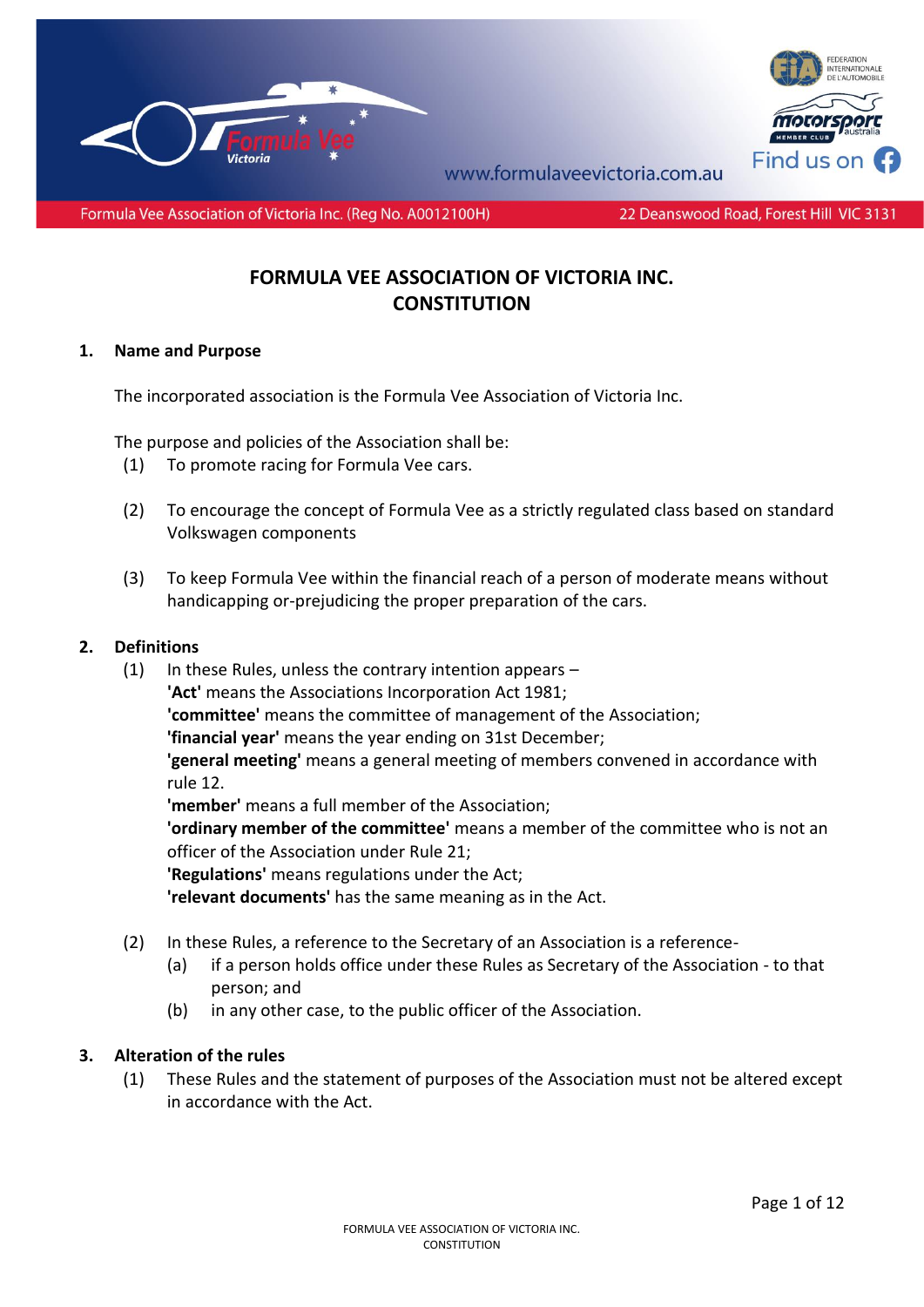

# **4. Membership, entry fees and subscription**

- (1) A person who applies and is approved for membership as provided in these Rules is eligible to be a member of the Association on payment of the entrance fee and annual subscription payable under these Rules.
- (2) A person who is not a member of the Association at the time of the incorporation of the Association (or who was a member at that time but has ceased to be a member) must not be admitted to membership unless-
	- (a) he or she applies for membership in accordance with sub-rule (3); and
	- (b) the admission as a member is approved by the committee.
- (3) An application of a person for membership of the Association must-
	- (a) be made in writing in the form set out in Appendix 1;
	- (b) be lodged with the Secretary or the Treasurer of the Association.
- (4) As soon as practicable after the receipt of an application, the Secretary must refer the application to the committee.
- (5) The committee must determine whether to approve or reject the application.
- (6) If the committee approves an application for membership, the Secretary must, as soon as practicable-
	- (a) notify the applicant in writing of the approval for membership; and
	- (b) request payment within 28 days after receipt of the notification of the sum payable under these Rules as the entrance fee and the first year's annual subscription.
- (7) The Secretary must, within 28 days after receipt of the amounts referred to in sub-rule (6), enter the applicant's name in the register of members.
- (8) An applicant for membership becomes a member and is entitled to exercise the rights of membership when his or her name is entered in the register of members.
- (9) If the committee rejects an application, the committee must, as soon as practicable, notify the applicant in writing that the application has been rejected.
- (10) A right, privilege, or obligation of a person by reason of membership of the Association
	- (a) is not capable of being transferred or transmitted to another person; and
	- (b) terminates upon the cessation of membership by death or resignation or otherwise.
- (11) The entrance fee is the relevant amount set out in Appendix 4.
- (12) The annual subscription is the relevant amount set out in Appendix 4 and is payable in advance on or before 1 January in each year.

### **5. Register of members**

(1) The Secretary must keep and maintain a register of members containing-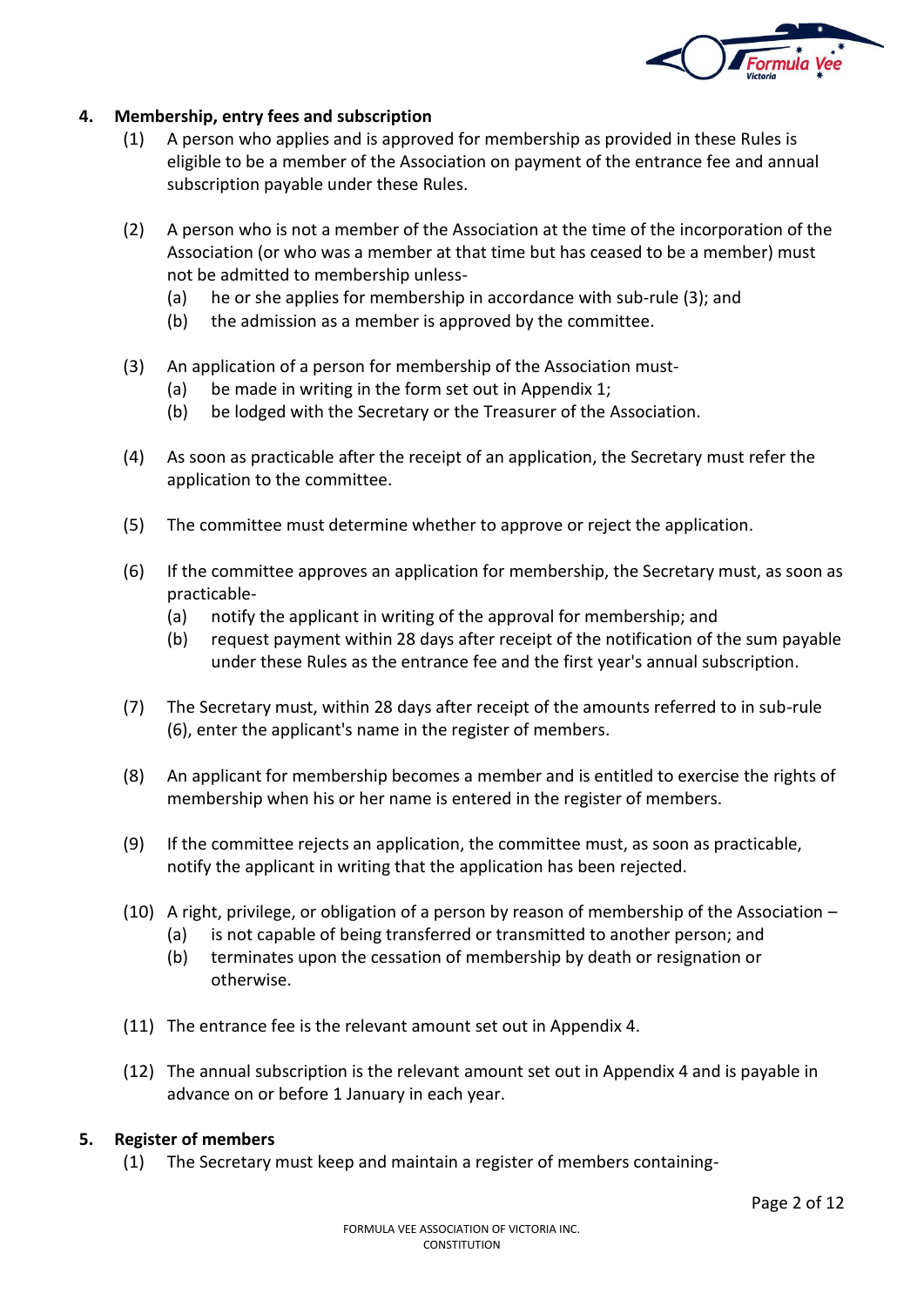

- (a) the name and address of each member: and
- (b) the date on which each member's name was entered in the register.
- (2) The register is available for inspection free of charge by any member upon request.
- (3) A member may make a copy of entries in the register.

# **6. Ceasing membership**

- (1) A member of the Association who has paid all moneys due and payable by a member to the Association may resign from the Association by giving one month's notice in writing to the Secretary of his or her intention to resign.
- (2) After the expiry of the period referred to in sub-rule (1)-
	- (a) the member ceases to be a member; and
	- (b) the Secretary must record in the register of members the date on which the member ceased to be a member.

# **7. Discipline, suspension and expulsion of members**

- (1) Subject to these Rules, if the committee is of the opinion that a member has refused or neglected to comply with these Rules, or has been guilty of conduct unbecoming a member or prejudicial to the interests of the Association, the committee may be resolution-
	- (a) Fine that member an amount not exceeding \$500; or
	- (b) suspend that member from membership of the Association for a specified period; or
	- (c) expel that member from the Association.
- (2) A resolution of the committee under sub-rule (1) does not take effect unless-
	- (a) at a meeting held in accordance with sub-rule (3), the committee confirms the resolution; and
	- (b) if the member exercises a right of appeal to the Association under this rule, the Association confirms the resolution in accordance with this rule.
- (3) A member of the committee to confirm or revoke a resolution passed under sub-rule (1) must be held not earlier than 14 days, and not later than 28 days, after notice has been given to the member in accordance with sub-rule(4).
- (4) For the purposes of giving notice in accordance with sub-rule (3), the Secretary must, as soon as practicable, cause to be given to the member a written notice-
	- (a) setting out the resolution of the committee and the grounds on which it is based: and
	- (b) stating that the member, or his or her representative, may address the committee at a meeting to be held not earlier than 14 days and not later than 28 days after the notice has been given to that member; and
	- (c) stating the date, place and time of that meeting; and
	- (d) informing the member that he or she may do one or both of the following-
		- (i) attending that meeting;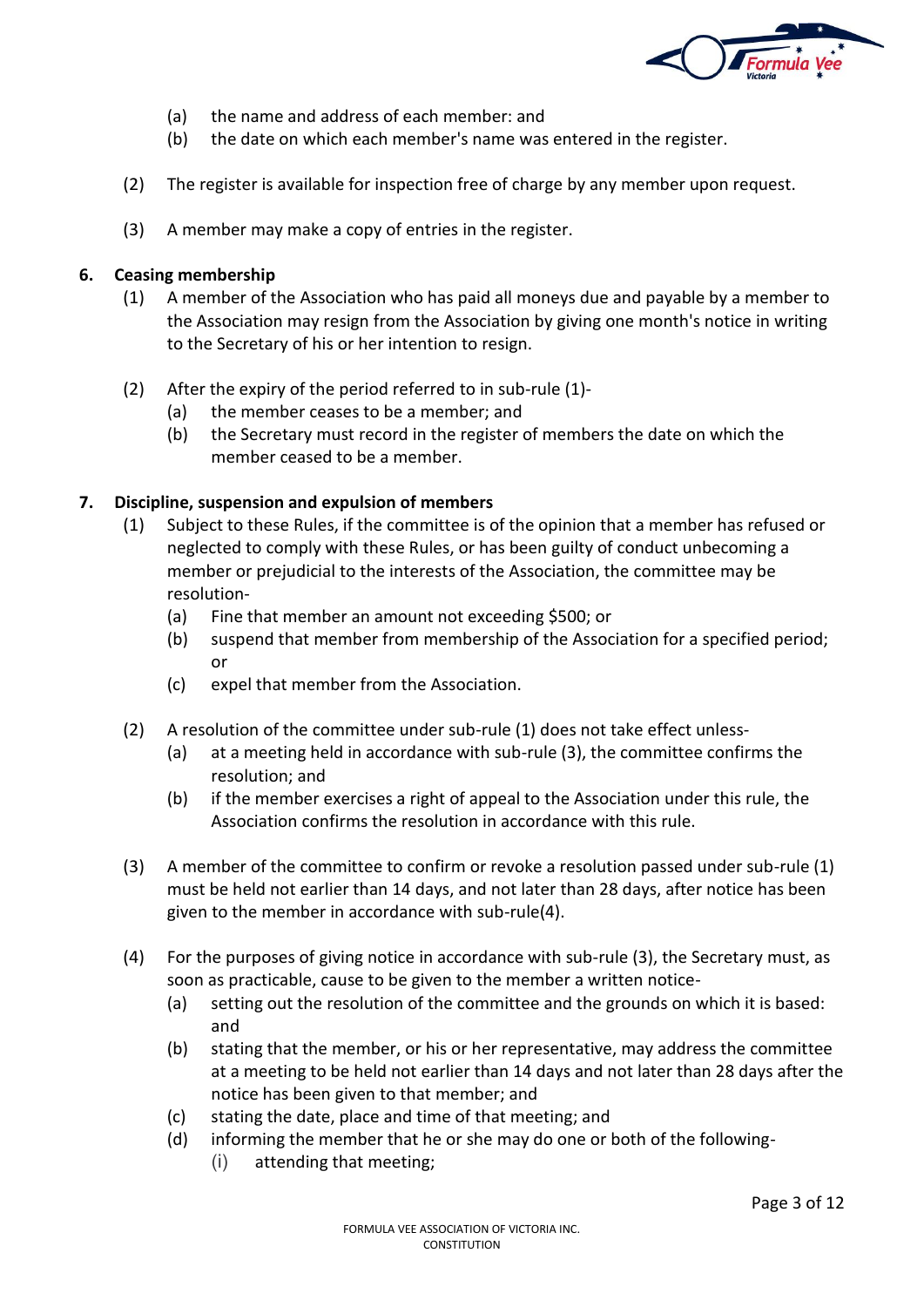

- (ii) give to the committee before the date of that meeting a written statement seeking the revocation of the resolution;
- (e) informing the member that, if at that meeting, the committee confirms the resolution, he or she may not later than 48 hours after that meeting, give the Secretary a notice to the effect that he or she wishes to appeal to the Association in general meeting against the resolution.
- (5) At a meeting of the committee to confirm or revoke a resolution passed under sub-rule (1), the committee must-
	- (a) give the member, or his or her representative, an opportunity to be heard; and
	- (b) give due consideration to any written statement submitted by the member; and
	- (c) determine by resolution whether to confirm or to revoke the resolution.
- (6) If at the meeting of the committee, the committee confirms the resolution, the member may, not later than 48 hours after that meeting, give the Secretary a notice to the effect that he or she wishes to appeal to the Association in general meeting against the resolution.
- (7) If the Secretary receives a notice under sub-rule (6), he or she must notify the committee and the committee must convene a general meeting of the Association to be held within 21 days after the date on which the Secretary received the notice.
- (8) At a general meeting of the Association convened under sub-rule (7)-
	- (a) no business other than the question of the appeal may be conducted: and
	- (b) the committee may place before the meeting, details of the grounds for the resolution and the reasons for the passing of the resolution: and
	- (c) the member, or his or her representative, must be given an opportunity to be heard: and
	- (d) the members present must vote by secret ballot on the question whether the resolution should be confirmed or revoked.
- (9) A resolution is confirmed if, at the general meeting, not less than two-thirds of the members vote in person, or by proxy, in favour of the resolution should be confirmed or revoked.

# **8. Disputes and mediation**

- (1) the grievance procedure set out in this rule applies to disputes under these Rules between-
	- (a) a member and another member; or
	- (b) a member and the Association
- (2) The parties to the dispute must meet and discuss the matter in dispute, and, if possible, resolved the dispute within 14 days after the dispute comes to the attention of all of the parties.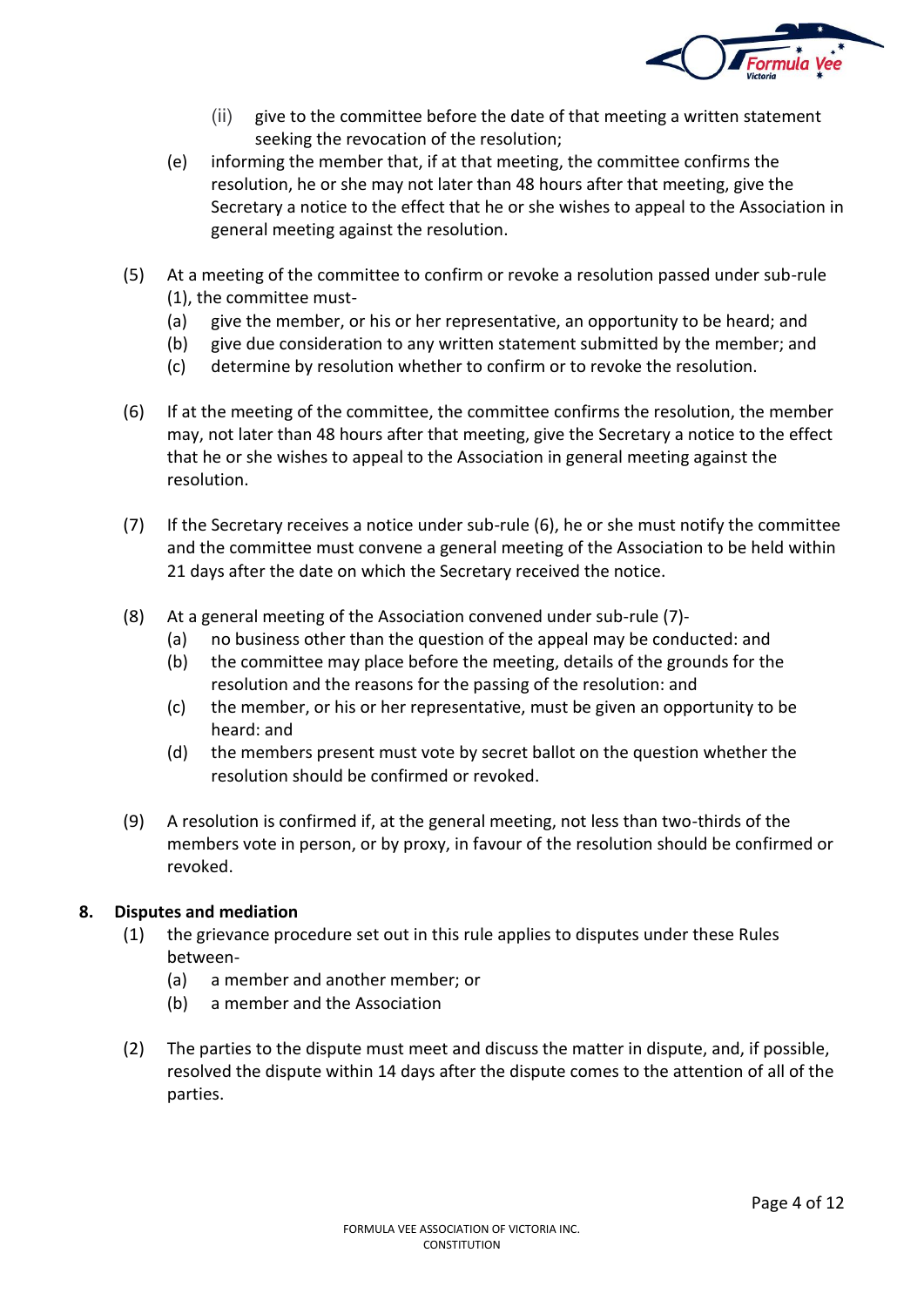

- (3) If the parties are unable to resolve the dispute at the meeting, or if a party fails to attend that meeting, then the parties must, within 10 days, hold a meeting in the presence of a mediator.
- (4) The mediator must be-
	- (a) a person chosen by agreement between the parties; or
	- (b) in the absence of agreement-
		- $(i)$  in the case of a dispute between a member and another member, a person appointed by the committee of the Association; or
		- (ii) in the case of a dispute between a member and the Association, a person who is a mediator appointed or employed by the Dispute Settlement Centre or Victoria (Department of Justice).
- (5) A member of the Association can be a mediator.
- (6) The mediator cannot be a member who is a party to the dispute.
- (7) The parties of the dispute must, in good faith, attempt to settle the dispute by mediation.
- (8) The mediator, in conducting the mediation, must-
	- (a) give the parties to the mediation process every opportunity to be hear; and
	- (b) allow due consideration by all parties of any written statement submitted by any part; and
	- (c) ensure that natural justice is accorded to the parties to the dispute throughout the mediation process.
- (9) The mediator must not determine the dispute.
- (10) lf the mediation process does not result in the dispute being resolved, the parties may seek to resolve the dispute in accordance with the Act otherwise at law.

# **9. Annual general meetings**

- (1) The committee may determine the date, time and place of the annual general meeting of the Association.
- (2) The notice convening the annual general meeting must specify that the meeting is an annual general meeting.
- (3) The ordinary business of the annual general meeting shall be-
	- (a) to confirm the minutes of the previous annual general meeting and of any general meeting held since that meeting; and
	- (b) to receive from the committee reports upon the transactions of the Association during the last preceding financial year; and
	- (c) to elect officers of the Association and the ordinary member of the committee, and
	- (d) to receive and consider the statement submitted by the Association in accordance with section 30(3) of the Act.
- (4) The annual general meeting may conduct any special business of which notice has been given in accordance with these Rules.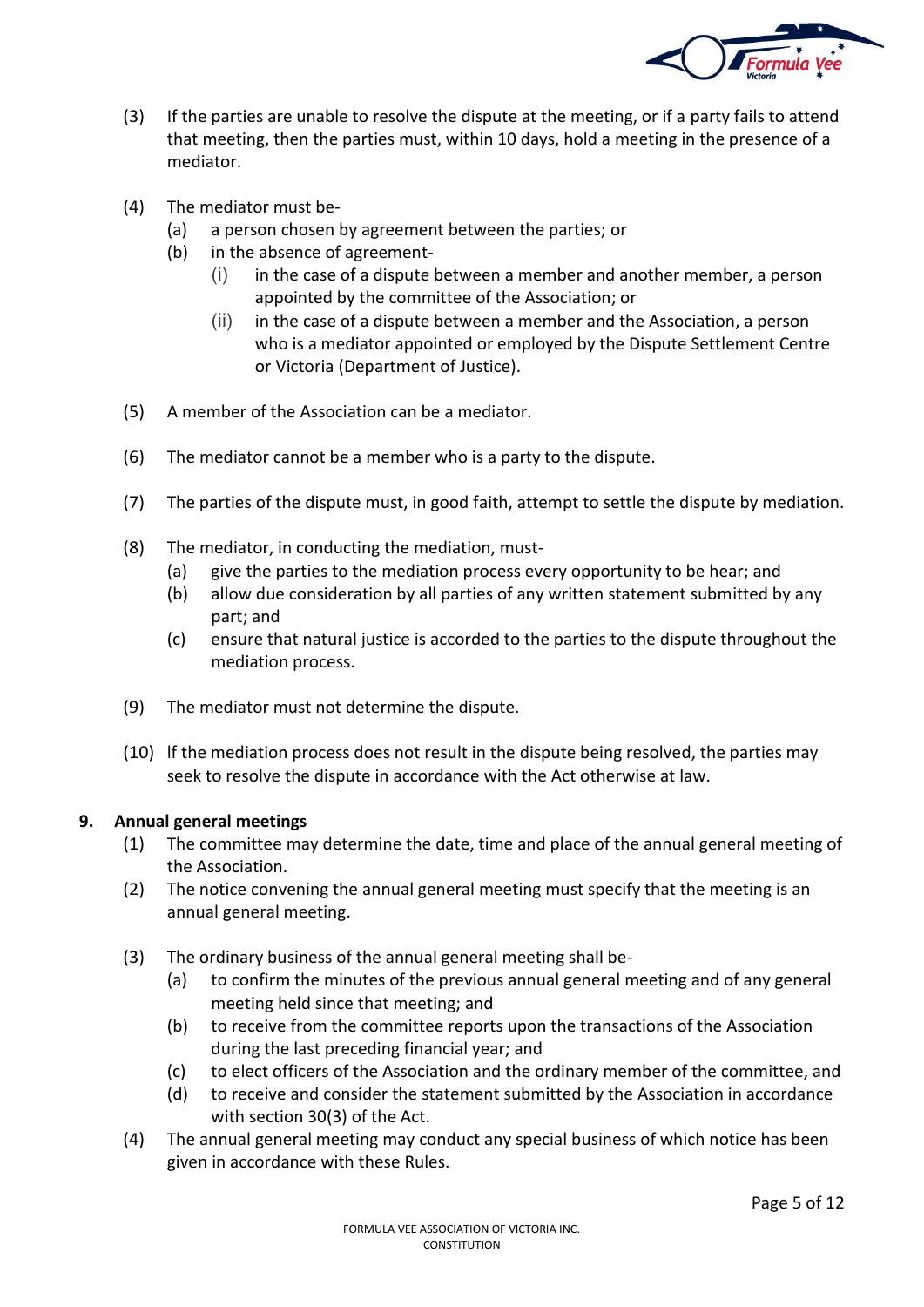

### **10. Special general meetings**

- (1) In addition to the annual general meeting, any other general meeting may be held in the same year.
- (2) All general meetings other than the annual general meeting are special general meetings.
- (3) The committee may, whenever it thinks fit, convene a special general meeting of the Association.
- (4) If, but for this sub-rule, more than 15 months would elapse between annual general meetings, the committee must convene a special general meeting before the expiration of that period.
- (5) The committee must, on the request in writing of members representing not less than 5 per cent of the general meeting of the Association, convene a special general meeting of the Association.
- (6) The request for a special general meeting must-
	- (a) state the objects of the meeting; and
	- (b) be signed by the members requesting the meeting; and
	- (c) be sent to the address of the Secretary.
- (7) If the committee does not cause a special general meeting to be held within one month after the date on which the request is sent to the address of the Secretary, the members making the request, or any of them, may convene a special general meeting to be held not later than 3 months after that date.
- (8) If a special general meeting convened by members in accordance with this rule, it must be convened by the committee and all reasonable expenses incurred in convening the special general meeting must be refunded by the Association to the persons incurring the expenses.

# **11. Special business**

(1) All business that is conducted at a special general meeting and all business that is conducted at the annual general meeting, except for business conducted under the rules as ordinary business of the annual general meeting, is deemed to be special business.

# **12. Notice of general meetings**

- (1) The Secretary of the Association, at least 14 days, or if a special resolution has been proposed at least 21 days, before the date fixed for holding a general meeting of the Association, must cause to be sent to each member of the Association, a notice stating the place, date and time of the meeting and the nature of the business to be conducted at the meeting.
- (2) Notice may be sent-
	- (a) by prepaid post to the address appearing in the register of members; or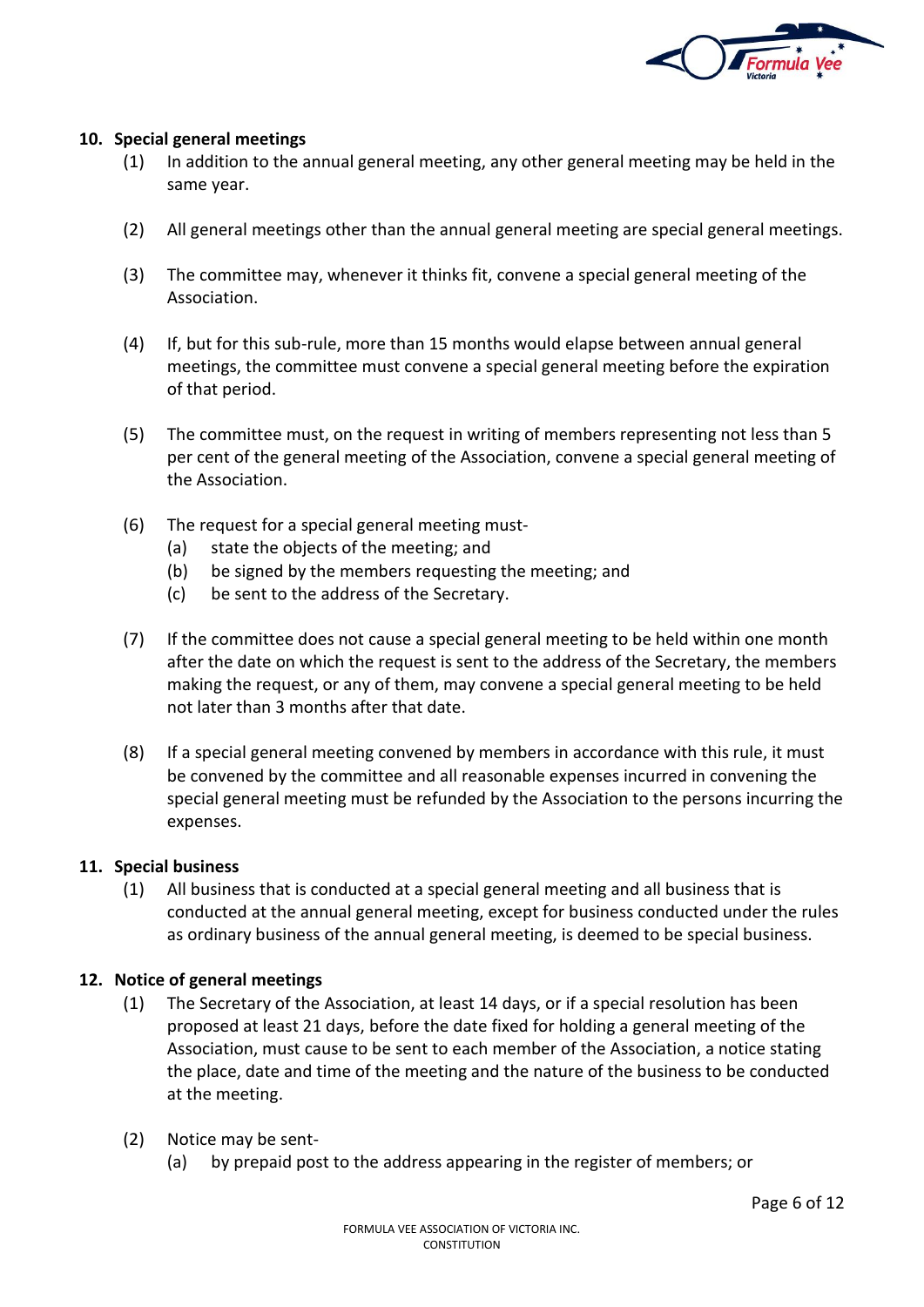

- (b) if the member requests, by facsimile transmission or electronic transmission.
- (3) No business other than that set out in the notice convening the meeting may be conducted at the meeting.
- (4) A member intending to bring any business before a meeting may notify in writing, or by electronic transmission, the Secretary of that business, who must include that business in the notice calling the next general meeting.

### **13. Quorum at general meetings**

- (1) No item of business may be conducted at a general meeting unless a quorum of members entitled under these Rules to vote is present at the time when the meeting is considered that item.
- (2) Five members personally present (being members entitled under these Rules to vote at a general meeting) constitute a quorum for the conduct of the business of a general meeting.
- (3) If, within half an hour after the appointment time for the commencement of a general meeting, a quorum is not present-
	- (a) in the case of a meeting convened upon the request of members- the meeting must be dissolved; and
	- (b) in any other case- the meeting shall stand adjourned to the same day in the next week at the same time and (unless another place is specified by the Chairperson at the time of the adjournment or by written notice to members given before the day to which the meeting is adjourned) at the same place.
- (4) If at the adjourned meeting the quorum is not present within half an hour after the time appointed for the commencement of the meeting, the members personally present (being not less than 3) shall be a quorum.

### **14. Presiding at general meetings**

- (1) The President, or in the President's absence, the Vice-President, shall reside as Chairperson at each general meeting of the Association.
- (2) If the President and the Vice-President are absent from a general meeting, or are unable to preside, the members present must select one of their number to preside as Chairperson.

# **15. Adjournment of meetings**

- (1) The person presiding may, with the consent of a majority of members present at the meeting, adjourn the meeting from time to time and place to place.
- (2) No business may be conducted at an adjourned meeting other than the unfinished business from the meeting that was adjourned.
- (3) If a meeting is adjourned for 14 days or more, notice of the adjourned meeting must be given in accordance with rule 12.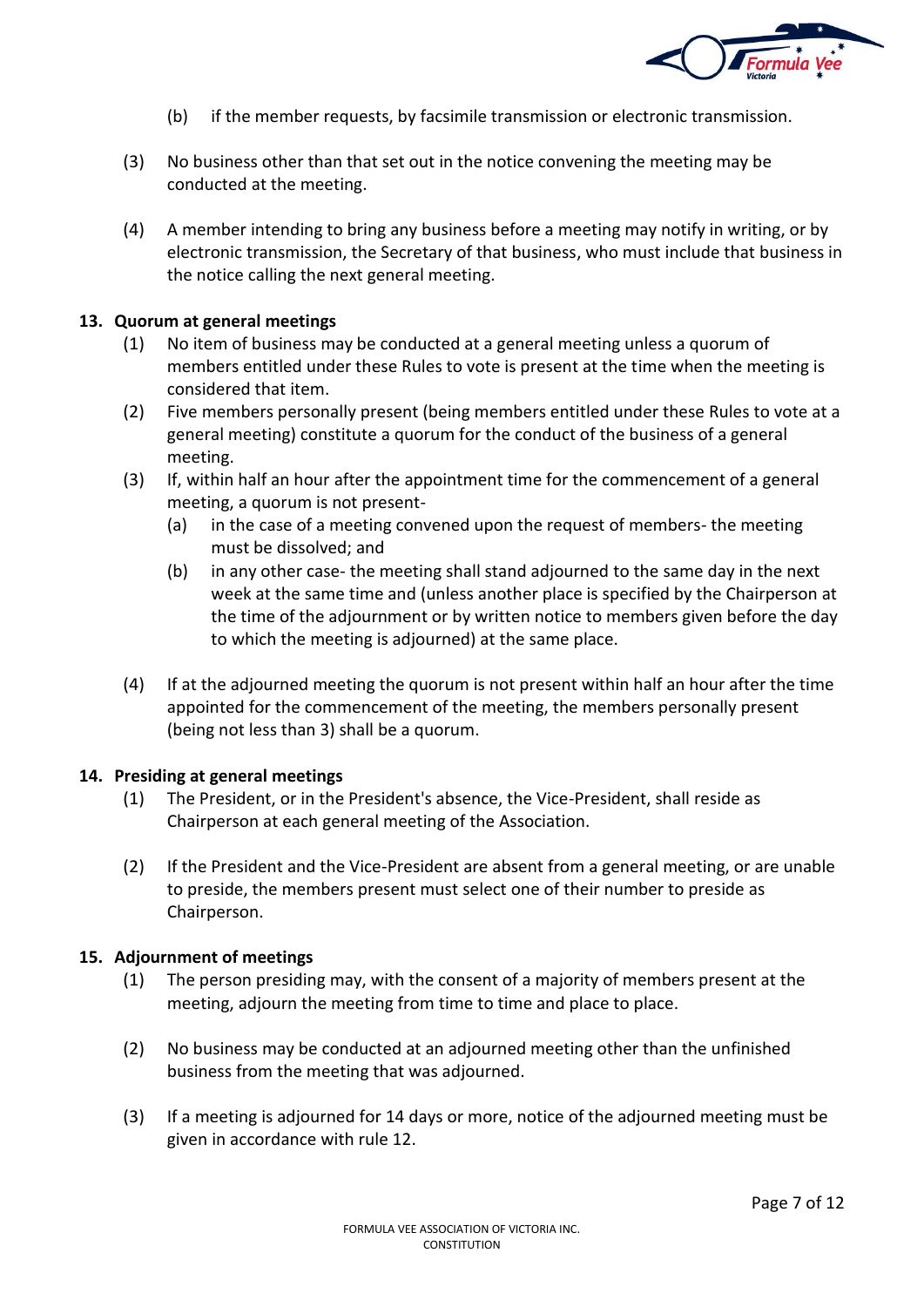

(4) Except as provided in sub-rule (13), it is not necessary to given notice of an adjournment or of the business to be conducted at an adjourned meeting.

# **16. Voting at General Meetings**

- (1) Upon any question arising at a general meeting of the Association, a member has one vote only.
- (2) All votes must be given personally or by proxy.
- (3) In the case of an equality of voting on a question, the Chairperson of the meeting is entitled to exercise a second or casting vote.
- (4) A member is not entitled to vote at a general meeting unless all moneys due and payable by the member to the Association have been paid, other than the amount of the annual subscription payable in respect of the current financial year.

### **17. Poll at General Meetings**

- (1) If at a meeting a poll on any question is demanded by not less than 3 members, it must be taken at that meeting in such manner as the Chairperson may direct and the resolution of the poll shall be deemed to be a resolution of the meeting on that question.
- (2) A poll that is demanded on the election of a Chairperson or on a question of an adjournment must be taken immediately and a poll that is demanded on any other may direct.

### **18. Manner of determining whether resolution carried**

- (1) If a question arising at a general meeting of the Association is determined on a show of hands -
	- (a) a declaration by the Chairperson that a resolution has been
		- (i) carried; or
		- (ii) carried unanimously; or
		- (iii) carried by a particular majority; or
		- (iv) lost; and
	- (b) an entry to that effect in the minute book of the Association is evidence of the fact, without proof of the number or proportion of the votes recorded in favour of, or against, that resolution.

### **19. Proxies**

- (1) Each member is entitled to appoint another member as a proxy by notice given to the Secretary no later than 24 hours before the time of the meeting in respect of which the proxy is appointed.
- (2) The notice appointing the proxy must be-
	- (a) for a meeting of the Association convened under rule 7(7), in the form set out in Appendix 2; or
	- (b) in any other case, in the form set out in Appendix 3.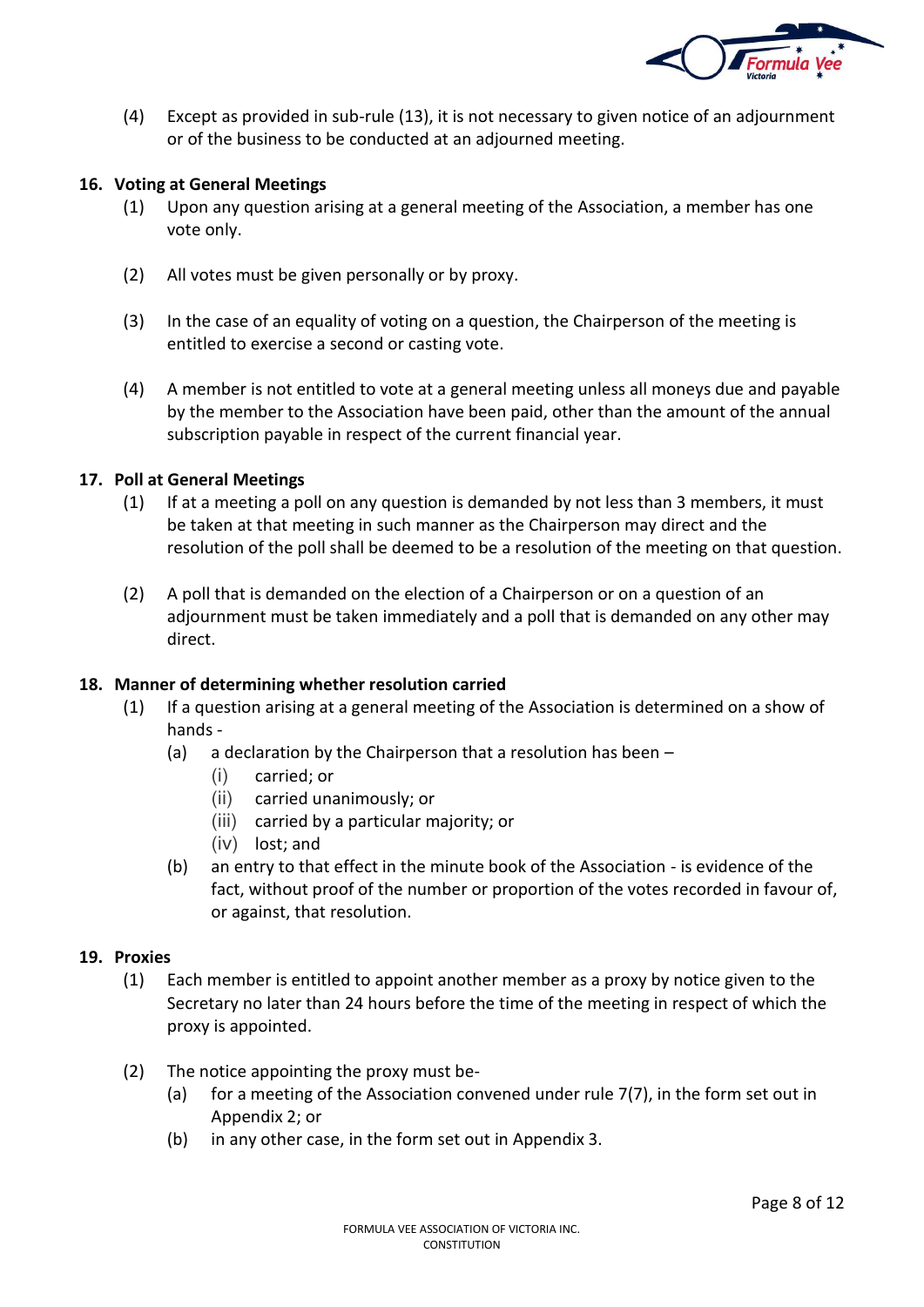

# **20. Committee of Management**

- (1) The affairs of the Association shall be managed by the committee of management.
- (2) The committee-
	- (a) shall control and manage the business and affairs of the Association; and
	- (b) may, subject to these Rules, the Act and the Regulations, exercise all such powers and functions as may be exercised by the Association other than those powers and functions that are required by these Rules to be exercised by general meetings of the members of the Association; and
	- (c) subject to these Rules, the Act and the Regulations, has power to perform all such acts and things as appear to the committee to be essential for the proper management of the business and affairs of the Association.
- (3) Subject to section 23 of the Act, the committee shall consist of-
	- (a) the officers of the Association; and
	- (b) two ordinary members-
		- (i) each of whom shall be elected at the annual general meeting of the Association in each year.

# **21. Office holders**

- (1) The officers of the Association shall be-
	- (a) a President
	- (b) a Vice-President
	- (c) a Treasurer; and
	- (d) a Secretary.
- (2) The provisions of rule 23, so far as they are applicable and with the necessary modifications, apply to and in relation to the election of persons to any other offices referred to in sub-rule (1).
- (3) Each officer of the Association shall hold office until the annual general meeting next after the date of his or her election but is eligible for re-election.
- (4) In the event of a casual vacancy in any office referred to in sub-rule (1), the committee may appoint one of its members to the vacant office and the member appointed may continue in office up to and including the conclusion of the annual general meeting next following the date of the appointment.

### **22. Ordinary members of the committee**

- (1) Subject to these Rules, each ordinary member of the committee shall hold office until the annual general meeting next after the date of election but is eligible for re-election.
- (2) In the event of a casual vacancy occurring in the office of an ordinary member of the committee, the committee may appoint a member of the Association to fill the vacancy and the member appointed shall hold office, subject to these Rules, until the conclusion of the annual general meeting next following the date of the appointment.

### **23. Election of officers and ordinary committee members**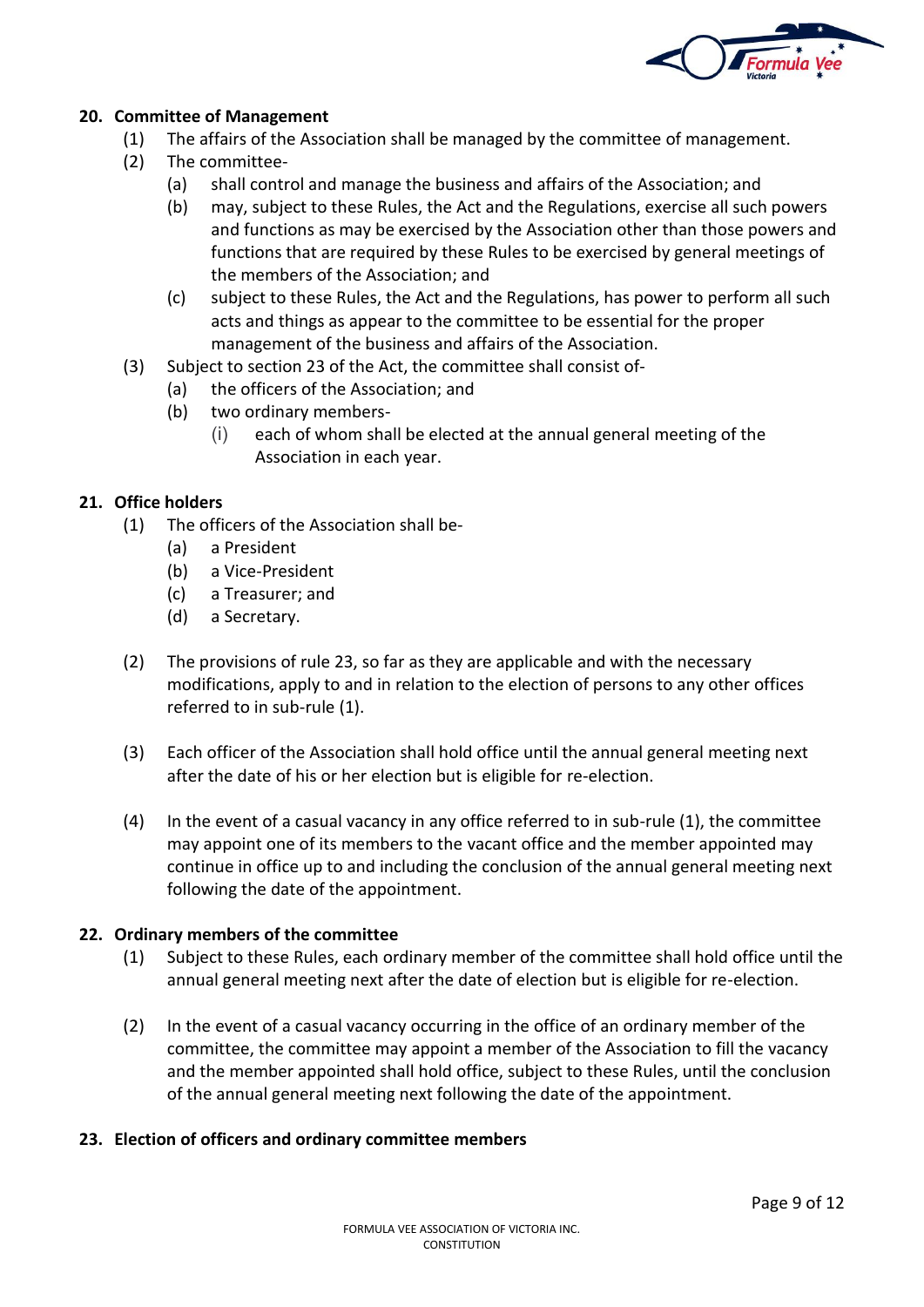

- (1) Nominations of candidates for election of officers of the Association or as ordinary members of the committee must be-
	- (a) made in writing, signed by two members of the Association and accompanied by the written consent of the candidate (which may be endorsed on the form of nomination); and
	- (b) delivered to the Secretary of the Association not less than 7 days before the date fixed for the holding of the annual general meeting.
- (2) A candidate may only be nominated for one office, or as a member of the committee, prior to the annual general meeting.
- (3) If insufficient nominations are received to fill all vacancies on the committee, the candidates nominated shall be deemed to be elected and further nominations may be received at the annual general
- (4) If the number of nominations received is equal to the number of vacancies to be filled, the persons nominated shall be deemed to be elected.
- (5) If the number of nominations exceeds the number of vacancies to be filled, a ballot must be held.
- (6) The ballot for the election of officers and ordinary members of the committee must be conducted at the annual general meeting in such manner as the committee may direct.

# **24. Vacancies**

- (1) The office of an officer of the Association, or of an ordinary member of the committee, becomes vacant if the officer or member-
	- (a) ceases to be a member of the Association; or
	- (b) becomes an insolvent under administration within the meaning of the Corporations Law: or
	- (c) resigns from office by notice in writing given to the Secretary.

# **25. Meetings of the committee**

- (1) The committee must met at least 3 times in each year at such place and such times as the committee may determine.
- (2) Special meetings of the committee may be convened by the President or by any 4 members of the committee.

# **26. Notice of committee meetings**

- (1) Written notice of each committee meeting must be given to each member of the committee at least 2 business days before the date of the meeting.
- (2) Written notice must be given to members of the committee of any special meeting specifying the general nature of the business to be conducted and no other business may be conducted at such a meeting.

# **27. Quorum for committee meetings**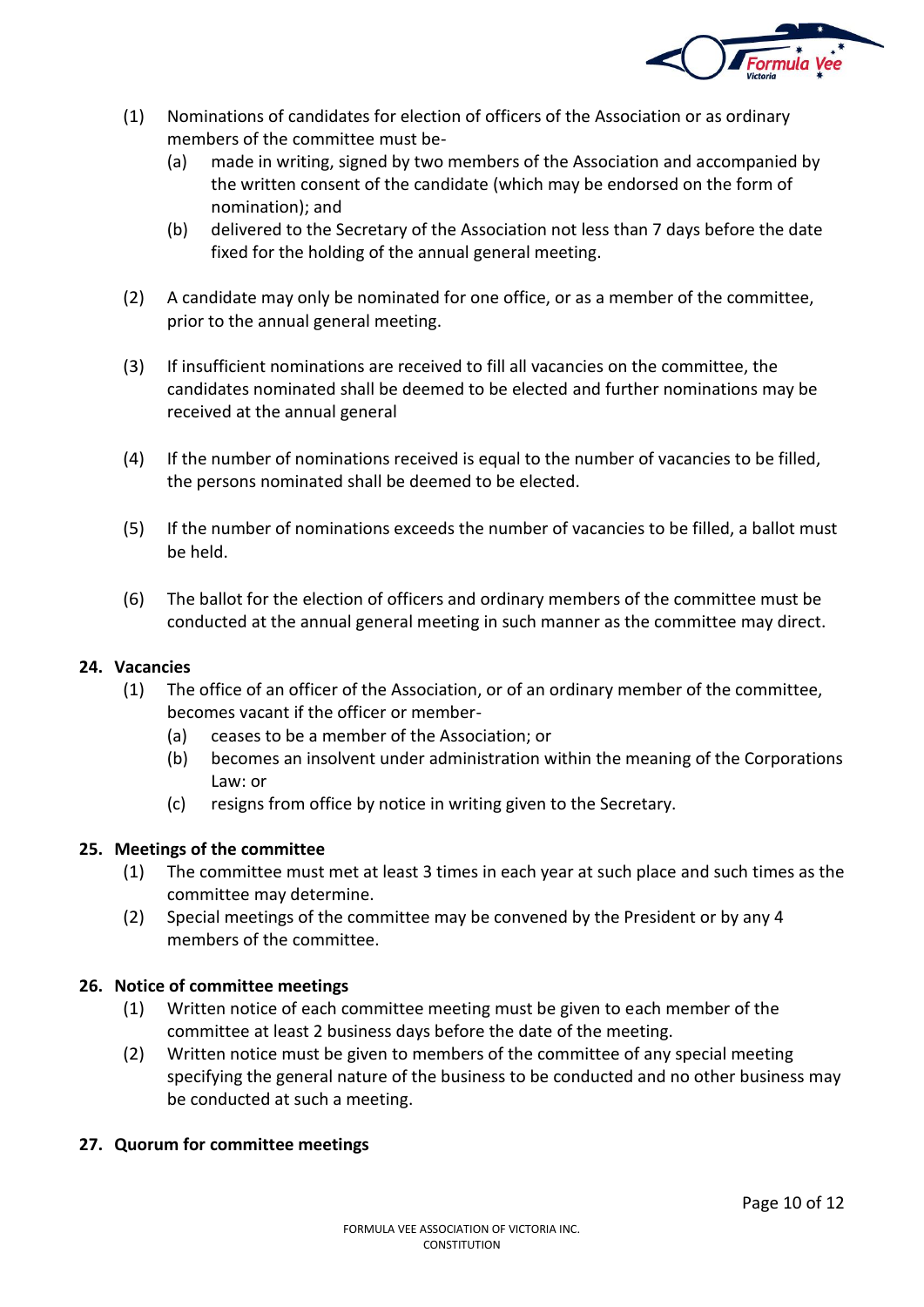

- (1) Any 4 members of the committee constitute a quorum for the conduct of the business of a meeting of the committee.
- (2) No business may be conducted unless a quorum is present.
- (3) If within half of hour of the time appointed for the meeting a quorum is not present-
	- (a) in the case of a special meeting  $-$  the meeting lapses;
		- (b) in any other case  $-$  the meeting shall stand adjourned to the same place and the same time and day in the following week.
		- (c) The committee may act notwithstanding any vacancy on the committee.

# **28. Presiding at committee meetings**

- (1) At meetings of the committee-
	- (a) the President or, in the President's absence, the Vice-President presides: or
	- (b) if the President and the Vice-President are absent, or are unable to preside, the members present must choose one of their number to preside.

# **29. Voting at committee meetings**

- (1) Questions arising at a meeting of the committee, or at a meeting of any sub-committee appointed by the committee, shall be determined on a show of hands or, if a member requests, by a poll taken in such manner as the person presiding at that meeting may determine.
- (2) Each member present at a meeting of the committee, or at a meeting of any subcommittee appointed by the committee (including the person presiding at the meeting), is entitled to one vote, in the event of an equality of votes on any question, the person presiding may exercise a second or casting vote.

# **30. Removal of committee member**

- (1) the Association in a general meeting may, by resolution, remove any member of the committee before the expiration of the member's term of office and appoint another member in his or her place to hold office until the expiration of the term of the firstmentioned member.
- (2) A member who is the subject of a proposed resolution referred to in sub-rule (1) may make representations in writing to the Secretary or President of the Association (not exceeding a reasonable length) and may request that the representations be provided to the members of the Association.
- (3) The Secretary or the President may give a copy of the representations to each member of the Association or, if they are not so given, the member may require that they be read out at the meeting.

# **31. Minutes of meetings**

(1) The Secretary of the Association must keep minutes of the resolutions and proceedings of each general meeting, and each committee meeting, together with a record of the names of persons present at committee meetings.

# **32. Funds**

- (1) The Treasurer of the Association must-
	- (a) collect and receive all moneys due to the Association and make all payments authorised by the Association; and